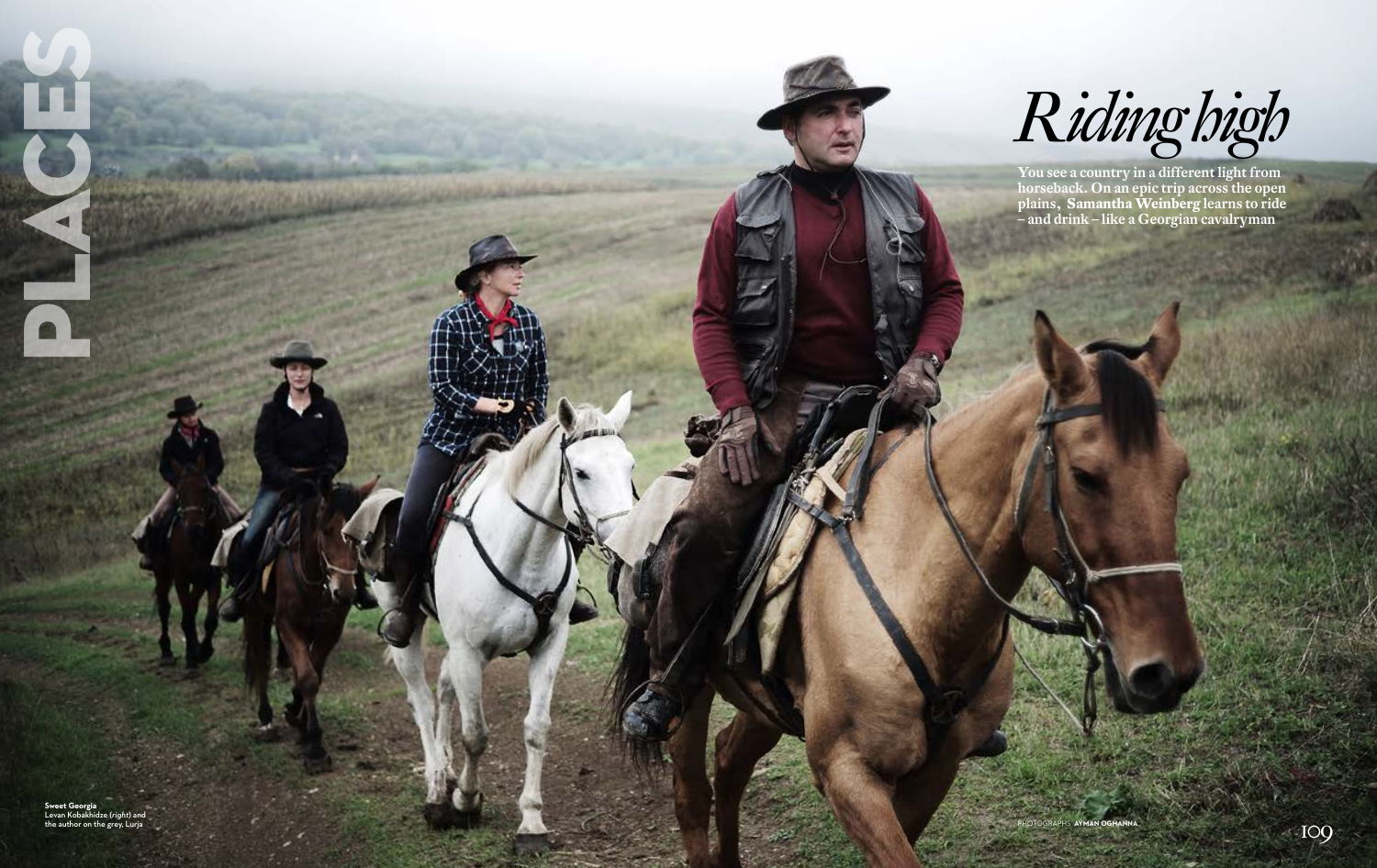

landscape in Lermontov's "A Hero of Our Time", and of the dashing, moustachioed Georgian horsemen. As the trip approached we assembled our kit: thick bedrolls, boots and various sleeping aids to help us through nights under unfamiliar canvas. No one mentioned the need for spiked collars.

We had little idea what our journey would entail; that was the excitement of it (that and leaving our children behind). We arrived in Tbilisi in the early hours and woke the next morning to find the city glittering below our hotel balcony. We spent two days exploring – museums full of Georgian enamelled jewellery, restaurants with singing waiters. In Sioni Cathedral, I lit a candle in front of an icon of St George – the patron saint of Georgia as well as of England – sitting on a prancing white horse. We listened to polyphonic chanting in the vast new cathedral on the other side of the Mtkvari river, bought golden grapes from street stalls, and when we hiked up narrow streets to the little church of Bethlehem, we got propositioned by a handsome monk in a scarlet robe.

THE MIST CLEARS, we climb stiffly off our horses and, legs still bent, backs moulded into position, hobble off to tie them up at the edge of a thick forest. We



We were already more than a little in love with Georgia when Levan Kobakhidze picked us up from our hotel one bright morning and took us to his horse hq, an hour west of Tbilisi, on a former Soviet poultry farm. He explained that he had always loved horses and how, when he was 12, he'd persuaded his mother to allow him to ride. His obsession grew and now he has 21 horses and spends every holiday guiding riders around the foothills south of Tbilisi. "That way I cover the cost of maybe 19 of the horses," he said, looking at us with one of his eyes, while the other pointed slightly to the side. "I have chosen your horses."

I liked Lurja on sight; he had the look of St George's steed about him. "What does Lurja mean?" I asked. "Grey horse," he replied.

Compared with our pampered, grass-fat ponies back in England, the Georgian horses were lean and battle-scarred, their tack – old dragoon saddles and bridles – stiff and utilitarian.

We climbed aboard. Levan kicked his horse, Zeskho, into canter and we followed as he leapt over a thorny hedge. When we pulled up, he asked if we were ok. "The English are too careful with their riding," he said. "Many people do not want to canter downhill. But what would happen with the cavalry? When they lined up for battle, did one side put up their hands and say 'Do not charge yet, please, until we have walked down this hill?' In Georgia, we canter downhill. ok?"

retrieve our packed lunches from the saddlebags and sit down on our coats. We have two sandwiches: ham and cheese and a sort of chorizo, both enveloped in Georgian bread, pillowy and light. In Tbilisi we had developed a liking for Georgian bread verging on devotion. Levan produces tomatoes and cucumbers that had clearly never seen a supermarket shelf.

"Yum," someone says. "A perfect picnic." Then it's time to heave ourselves back into the saddle.

WE ARE TWO hours into the first day of our ride, trotting up a swathe of open heath, when the clouds come down. Instinctively, our horses bunch behind their leader. We turn up our collars and fasten our coats. Out of the mist come two huge dogs who bound towards us, snarling. They wear spiked collars around their necks. Levan calls for us to keep close while Achiko, who has been guarding the rear, keeps the dogs at bay.

> "It is about three more hours," Levan tells us. "We will have some cantering." This news is greeted with a mixture of enthusiasm and dread at the thought of the aches this cocktail of speed and endurance will engender; while the five of us share a passion for horses, we have little time to oil our riding muscles. I am soon back in what I have realised is Lurja's preferred position: fairly close to Zeskho's tail.

> "I ride him sometimes," Levan explains. "He is practising to be the next leader." When Lou's horse, Koro, tries to overtake, Lurja flashes his teeth. Over the days to come, I get to pepper Levan with questions. We pass above a rail track to our left.

Enjoying the ride Lou on Koro (*left*) and Nic on Alamud

Jason's abuse of the warm Georgian welcome.

It is dusk and 30 miles later when we arrive in Ivanovka. We pad into the village along dirt roads lined with villas that must once have been grand, with balconies and large gardens. There is no immediate sign of life; everything is covered in dust and mud. Rounding a corner we catch sight of Levan's little blue van, a Soviet-era Yaz with a kindly face and dogged temperament. We untack and, moaning, walk back to our guesthouse.

Our landlady is called Leila and, Levan tells us, she is a refugee from Abkhazia. I get a sense of resigned approval; Georgians like people who flee from the Russians. They don't like Russians – at least not those in power. In Tbilisi, we went to the Museum of Soviet Occupation, a chilling hall with larger-than-life photographs of Georgians killed by Stalin's men. We'd heard that the exhibition had been closed for a while at the express wish of Putin, but reopened after an outcry from the Georgian people, who wanted visitors to see the terrors wrought by their disowned son. Georgia, over the centuries, has welcomed many refugees from across the region: Greeks and Muslims, Jews,

"That line comes from Colchis, where that idiot Jason tried to steal our Georgian gold," he says. "About 3,000 years ago, some ships arrived at the coast. We Georgians, people of great hospitality, invited the sailors ashore. The king, Aeëtes, was father of Medea. She fell in love with Jason and helped him to steal the golden fleece. Now the truth behind the story is that at the time the rivers were flowing with gold and the Georgians used sheepskins to pan the gold. Jason stole the technology – and Medea." His head shakes in disgust at Turks and Russians. Leila from Abkhazia is wearing a corduroy skirt, purple ankle socks and wedged sandals. She smiles a lot, but speaks not a word of English; our Georgian has not progressed beyond *madloba* (thank you). She shows us to our rooms upstairs, which have large beds with shiny covers and contain piles of boxes of "Quality Glassware", a gift from bp, whose pipeline passes close by on its way from Azerbaijan to the Mediterranean. We lay our sleeping bags on top of the beds and >

*"That line comes from Colchis, where that idiot Jason tried to steal our Georgian gold about 3,000 years ago"*

I feel my shoulders tense, but my horse, Lurja, keeps trotting on, his neat ears pricked. And then, as if they had been spirited into being, we find ourselves surrounded by a herd of sheep, shaggy-coated goats and cattle, heading purposefully down the hill. For a few minutes we are engulfed, like stones in a rushing stream. The mist starts to clear and we see three figures on rough ponies, chivvying the animals from the edge. Their faces are obscured by woollen hats pulled low over their brows. Levan shouts at them in Georgian and then they are gone.

"They are moving the animals from the summer pastures in the mountains," Levan says.

- "Why do the dogs have those collars?" I ask.
- "To stop the wolves getting them at first bite."

"Are there many wolves here?" Nic asks.

"Yes. And bears and jackals and leopards – but we probably won't see them at this time of year."

No doubt he means to be reassuring, but when we stop for a loo break, heading one-by-one behind bushes, we look around before easing down our jodhpurs.

When we met to plan our riding journey across Georgia – five English women with 17 children between us – we didn't discuss the possibility of wild animals. We were drawn by the adventure and, in my case anyway, by the idea of jolting myself out of the rhythm of my life. I remembered descriptions of the grand Caucasian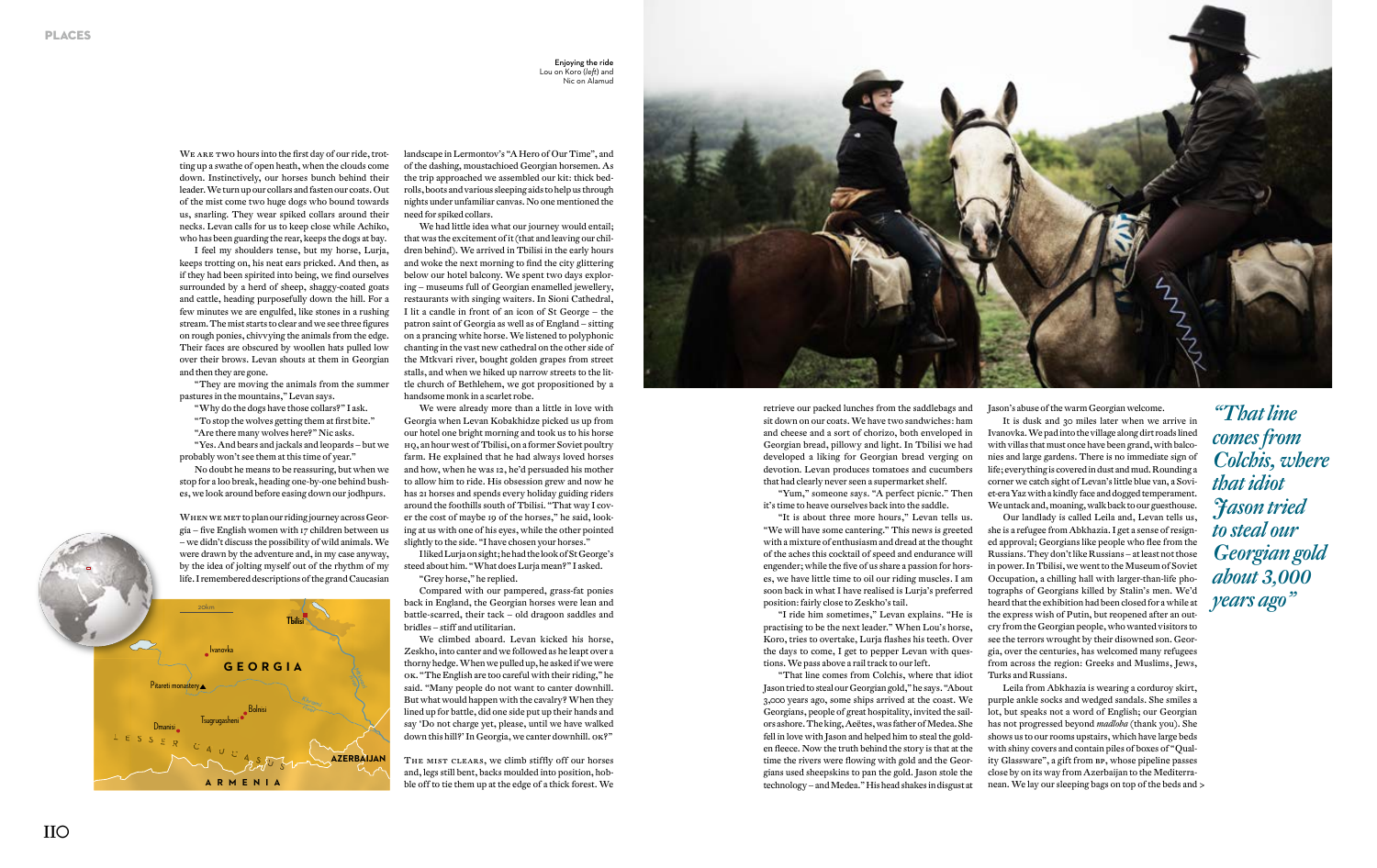

get out the Turkish Airlines turquoise mini-pillows >that we had thought to steal from the flight out. There is electricity, but no heating. Leila has lit a small stove in the downstairs bathroom to heat water for showers. The loo is in a small and not very fragrant hut in the garden.

We come downstairs to find a table and chairs have emerged from the van, Leila has put two flat loaves of *khachapuri* – Georgian bread stuffed with cheese – in the stove and Shalva, our ample chef, is busy over a barbecue. Levan pours local red wine out of a plastic bottle and raises his glass: "To the first day of riding!" He drains his wine and pours another glass – and so we are introduced to the Georgian custom of toasting.

TWO YEARS AFTER the end of the second world war, John Steinbeck travelled around the Soviet Union with Robert Capa, the war photographer. His aim was not to judge, but to "write what we saw and heard", the results of which were published as "A Russian Journal". Towards the end of their time, they visited Georgia – and found a constant party. After a particularly toast-some feast, he wrote: "In these terrific Georgians we had more than met our match. They could out-eat us, out-drink us [no mean feat], out-dance us, out-sing us. They had the fierce gaiety of the Italians, and the physical energy of the Burgundians. Everything they did was done with flair. They were quite different from the Russians we had met… Nothing can break their individuality or their spirit. That has been tried for centuries by invaders, by tsarist armies, by despots, by the little local nobility."

After too much Georgian spirit and a more-or-less reviving night on Leila's shiny coverlets, we are ready to get going. Lurja tucks behind Zeskho as we ride through ancient beech woods and across hills with views stretching north to the Lesser Caucasus. I realise that, after a day and a half in the saddle, we have yet to see a fence; just open grassland, studded with bright red keeping relatively dry; to different landscapes and many monasteries; to a good night's sleep!"

rosehips, like tangles of Christmas lights. I am struck by the smell: it is fresh, more like spring smells, without that sweet-and-sour hint of autumnal rotting leaves.

NIC HEARD JACKALS calling in the night, but the horses are still there, just visible in the morning mist, when we crawl out of our tents. The rain has stopped and there is time to warm our boots by the fire before leaving. Levan makes us wait for the van to go first: "There is a river to cross…" We pay little attention, admiring instead a seventh-century fort on the side of the roadway, the pale verdigris lichen on the rocks, the wild mint growing on the verges.

Levan is determined to get us riding like Georgian cavalrymen. At the first promise of a downward dip, he turns and, fixing us with his right eye, calls "Trotting!" We are barely in our stride when he commands us to canter, and we soon find that cantering downhill is not something to be feared on our nimble horses.

"We used to be a nation of horsemen," he tells me. "But in the war, the horses were needed to pull the heavy guns into the mountains. Then the soldiers ran out of food so they ate the horses. Afterwards, horses were regarded as a luxury and in Soviet times no luxuries were allowed. We lost our connection to horses. It is coming back slowly now."

As dark clouds begin to blot out the sun, we break for lunch. From our saddlebags, we retrieve a facsimile of the picnic of the day before. And the days to come.

It starts raining. We pull on waterproof trousers, but by dusk, we are soaked through. We ride up past a monastery to a ridge where we find Shalva, a row of small tents to sleep in, and a larger mess tent, which is soon hung through with our wet clothes. Slightly dryer (though with feet still sloshing in boots), we walk down to the 13th-century Pitareti monastery. It is beautiful outside, with ornate carving, but when we go in it is as if we have entered an ancient and still world. There are no pews or chairs – Georgians do devotion standing up – but tiny candles flicker in front of dark icons and I catch a waft of incense. In one corner a monk with a fuzzy beard and long dark robes is standing at a lectern, chanting. His deep voice seems to come from another century. He does not stop at the sight of the mothers-of-17 – and we stand around the edge for a while, listening.

That night, cosy inside the mess tent, Levan raises his glass: "To be laughing at the end of the day!" We are getting the hang of it and raise ours in turn: "To It is not raining when we climb up to the convent of St Tevdore, named after a 17th-century priest. Levan tells how a marauding Persian army was hunting down the Georgian royal family which, they'd heard, was at the summer residence without many guards. The cavalry lost their way in the valleys, where they encountered Tevdore and asked for directions. He took them in the wrong direction. When they realised, they tack- >



We reach the Khrami river to find the blue van perched on a little island half way across. I am amazed it got that far; the Khrami runs fast. We wade across to Shalva. Once again, I praise Lurja for his bravery and sure hooves; a person could not have crossed this river without being swept downstream. Levan and Shalva have a loud conversation, after which we ride away, leaving Shalva bellowing into his phone.

"I must get a new van," Levan says. "Out of five times this year, it has got stuck three. I am paying the farmer a fortune to pull it out with his tractor."

We ride through woods, along invisible paths. Levan learnt the way from woodsmen and hunters, some of whom we see occasionally, standing quietly beneath dripping trees amid the mushrooms. Back on a track, we are wading through mud when, improbably, an old Mercedes comes towards us. I look in through the window but the driver doesn't smile. Then we hear a thwack. Boika, who is running free as a spare horse, has kicked the car. For the next ten minutes, Levan and the men shout at each other. I worry that they are hunters with guns, but eventually they come to an arrangement and Levan rides back to the front. "Typical mountain people," he says. "Not enough iodine in their diets."

There is something troubling Lurja; he has kicked



out a few times, which is uncharacteristic behaviour for my brave horse. At lunch Levan checks his saddle to find a place where his coat has been rubbed by a runkle in his saddle blanket. For the afternoon I ride Boika, a rangy three-year-old stallion; in England I would never get on a stallion – or a youngster. The sun is shining when we emerge onto open ground and gallop downhill for four miles, jumping ditches and whooping. Lurja is running free now, but keeping his number-two position, biting anyone who dares to challenge him.

We clatter into the town of Dmanisi, which, as a result of its position in a lava bowl on the Silk Road, grew to be one of Georgia's great cities in the 12th century. Time passed and its importance faded until, in 1991, a team of archaeologists unearthed the skeleton of an early hominid. Carbon-dating ages it as 1.8m years old, making it the oldest to have been found in Europe, from a time when it was previously thought that the ancestors of man had not yet left Africa.

That evening, sitting in the hall of our simple guesthouse, we eat very garlicky chicken – a Georgian speciality known as "Wife's Guarantee", because after eating it she knows her husband won't get lucky elsewhere – and toast hairy hominids.

Days in the saddle are long, but never dull. One time, our hooves trot along the same ways that Tamerlane had ridden from Samarkand when he tried to conquer Georgia, for the eighth time, in 1403. "Everyone has tried to invade Georgia," Levan says. "But it is not so easy: look, we are still here now while Samarkand is just a museum." Later that morning, we ride through the woods on paths made blue by copper oxide. To either side are ferns and thick moss. Butterflies of white and the palest lime flit through the trees.

We've just had lunch when a storm cracks out. Levan shouts for us to switch off our mobile phones. Mine has been playing up and refuses to shut down; by the time I stop trying, it is irrecoverably soaked.

Another rainy night in Georgia. At our camp in the fold of a steep valley, we sit in the mess tent listening to the eerie howl of jackals, our toes warmed by *tartariakhli*, soup made of beef, garlic, coriander, saffron, dill and cloves, and toast Georgian toasts.

*"These terrific Georgians could out-eat us, out-drink us, out-dance us, out-sing us" Steinbeck*



The old ways ABOVE In the Caucasian foothills, life goes on as it has for centuries. OPPOSITE BELOW Leila from Abkhazia